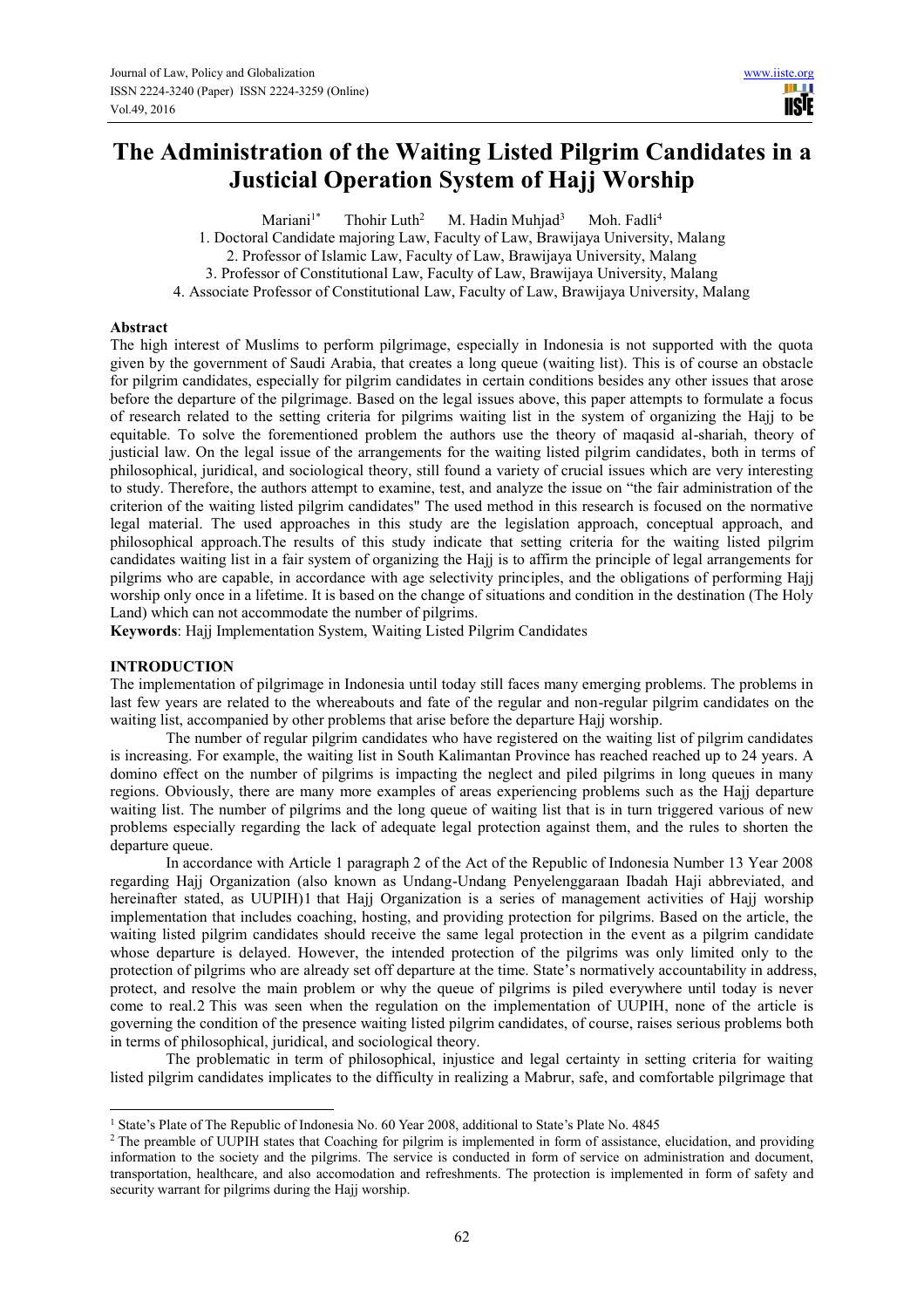does not need a long time.

The absence of legal regulation on the criteria of non-quota and waiting listed pilgrim candidates in the construction of law that organize the pilgrimage, exposes their normative-juridical problem in the form of a legal absence (rechts leemten).

For the theoretical issue, the absence of principle of priority in determining the criteria of istitha'ah on pilgrims and multi-functional authority given to the government as a regulator, operator, and evaluator implicates on the non-fulfillment of human rights where the government is conditioned to the obligation to respect, protect, fulfill, enforce, and promote,

While the sociological issues is the high desire of Muslim society in Indonesia to perform Hajj worship, whereas the quota and regions of the pilgrimage is limited. The large number of pilgrims has resulted in the increasing of heavy burden for the state because the organization of the pilgrimage is an activity that keeps ongoing, routine, technical, and functional, meanwhile it solely let the rise of living standards and critical power of society that leads to a higher demands on the quality of pilgrimage service. The relation to state's policy is that this thing raises various views and problems, namely:

- 1. A sign that the state is very concerned to the improvement of the awareness of religious communities as a positive outcome of proselytizing;
- 2. The increase in the number of pilgrims is assessed with regard to the success of economic development. The increasing number of people who are able to perform Hajj worship is an indicator of increased public revenue
- 3. The increasing number of Indonesian pilgrims as a challenge.

The weak surveillance system in the organization of Hajj pilgrimage also increases the complexity of the problem. These phenomena caused implications in term of sociological chronicle, which leads to vulnerability of the misuse of authority on the organization of pilgrimage, particularly related to the operation and implementation of regulations related to the Hajj policy.

Someone who wants to join the pilgrimage must be registered as a prospective pilgrims. Hajj pilgrim registration is valid after receiving the relevant portion number (Article 6 paragraph (1) of the Regulation of Religion Minister 14/2012). namely the serial number of registration issued by the Ministry of Religions for Hajj pilgrim Candidates who has registered (Article 1 point 16 of the Regulation of Religion Minister 14/2012). The portion number applies only for the assembly in question and can not be replaced (Article 6 paragraph (2) of the Regulation of Religion Minister 14/2012). Because of the Hajj quota, then not everyone can immediately set out on a pilgrimage in the current year. There are so-called "waiting list". Namely pilgrims who have signed up and get a number and wait for the departure portion to perform the pilgrimage (Article 1 point 17 of the Regulation of Religion Minister 14/2012).

In addition to the absence of a quota, a person who also be inserted into the waiting list for some of the followings: (Article 9 paragraph (1) and (2) of the Regulation of Religion Minister 14/2012)

- a. In the event that the pilgrims do not pay off BPIH, concerned automatically become waiting listed pilgrim candidates for the next Hajj season.
- b. Pilgrims who had repaid BPIH and can not set off on the pilgrimage season of the current year, which concerned automatically become waiting listed pilgrim candidates for the next Hajj season.

If after two (2) Hajj seasons pilgrims could not depart the registration of Hajj is automatically concerned as canceled (Article 9 paragraph (3) of the Regulation of Religion Minister 14/2012).

In connection with the problem, this paper identifies legal issues as follows: There is weakness in the organization of Hajj administration for the absence of any concrete norms related to legal arrangements for waiting listed pilgrim candidates. This led the government to be unable to take action in directing sanctions, and so on. This resulted in many victims of neglection and failure on the departure of pilgrims, where they do not get protection, justice, and legal certainty.

Based on the legal issue above, this paper attempts to formulate a focus of research related to setting criteria for waiting listed pilgrim candidates in the system of organizing the pilgrimage to be more equitable. To resolve the forementioned problem the authors used maqasid al-shariah theory, the theory of justice.

#### **RESEARCH METHOD**

 $\overline{a}$ 

This study is normative, which is the study of the principles of law, the legal norms of the rule of law, and the legal system.<sup>1</sup> This research uses several approaches, such as: Legislation Approach, conceptual approach, and philosophical approach.<sup>2</sup>

<sup>1</sup> Sudikno Mertokusumo, *Penemuan Hukum, (*Yogyakarta : Liberty, 2009, Page 29

<sup>2</sup> Peter Mahmud Marzuki, *Penelitian Hukum,* ( Jakarta : Kencana Prenada Media Group. 2008 ) Page. 93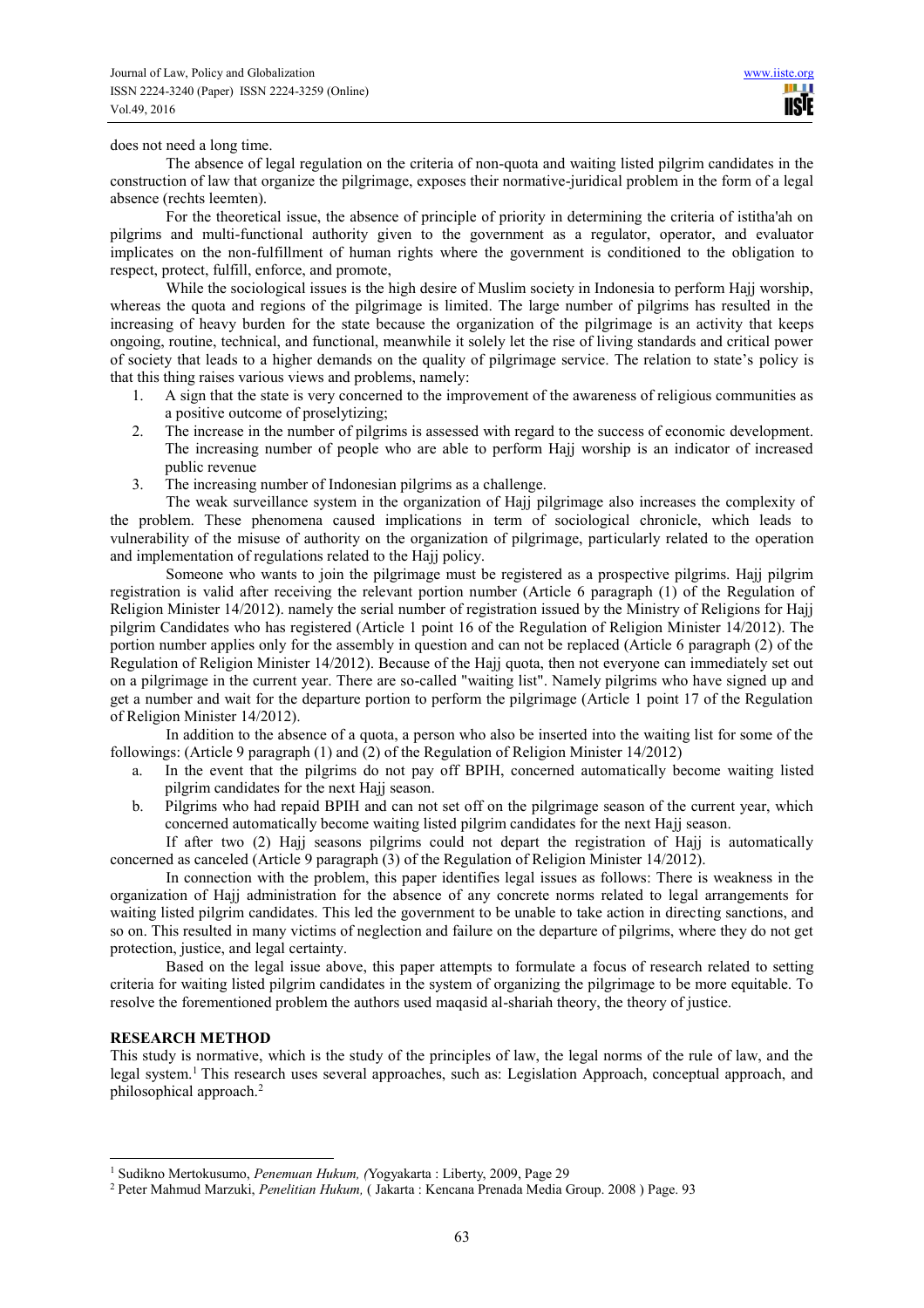# **RESULT AND DISCUSSION Maqasid al-Sharia Hajj**

The purpose of making pilgrimage as syariat is to form a mabrur Muslim as a complement to the pillars of Islam. A mabrur Hajj is a pilgrim procedure to make people after doing so, have a stronger spiritual and social commitment. So that increasing social commitment is actually what makes indication of a mabrur Hajj, i.e. after performing the pilgrimage, someone should be a good human being, the range of charity and worship are further foresight and contains social dimensions.<sup>1</sup>

One of the Hajj condition is istitha'ah. First, istitha'ah mubasyarah, means the power to perform pilgrims by himself. In this istitha'ah mubasyarah there are requirements, they are: a). let gained enough stock for the travel; b). obtaining vehicle for commuting. c). Similarly their required supplies and the cost of vehicles and financing in connection with supplies and vehicles over the payment of debt to Allah as votive/nadzar and kafarah or payable debt to humans, even if it is delayed or deferred debt payment. Second, Istita'ah tahshilihi bi ghairihi the ability of performing Hajj and Umrah through another person.

Legal philosophy of pilgrimage in the perspective maqashid Sharia is a reflection of the improvement of Islam as a slave by continuously self-improving to become an Insan Kamil (perfect man) after erforming the pilgrimage, creed, prayer, fasting, and charity.

#### **Government policies which oriented as maslahat**

Government policy should be oriented to the benefit of society. Similarly, in setting the criteria for pilgrims. The government is obliged to make a policy which is oriented on the benefit of pilgrims in form of protection for pilgrims in performing Hajj worship obligation. This is in accordance with the principles of fiqh rules: سى بِاستى بِاستى بِاستى بِاستى بِالْمِسْلَجَةِ<br>تَصَرُّفُالإِمَامِعَلَىالرَّاعِيَةِمَنُوْطُّبِالْمَمْلَحَةِ َ َ َ ِ ֦֧֦֧<u>֦</u> ُ َ ์<br>. َ َ َ ِ ُ َ

Meaning: the policy of a leader for his people should be oriented to maslahat (benefit for the people).<sup>2</sup>

Based on the rules of fiqh, government's policy should always be oriented to the benefit of the people. In the context of the implementation of pilgrimage, the government shall take into account the criteria on the pilgrims by setting policies that cancel pilgrims who had ever perform Hajj worship, prioritization for the elderly pilgrims as the must prioritized, multiply Haj quota by conducting bilateral political diplomacy with the government of Saudi Arabia, and suspend the registration of pilgrims to avoid over limit pilgrim candidates which causes long queues (waiting list).

Based on the formulation of the rules of fiqh above, it is known that the policy of the state is an act that can produce a benefit to the community that could be included, namely perceived usefulness specifically by pilgrims. This shows that the obligations of the government in determining policies must always be oriented to the benefit of society, especially in providing protection to pilgrims, more specific on the responsibility of the state to provide legal protection against criteria for pilgrims in the Hajj organization system that is based on justice.

To realize the responsibility of the state to provide legal protection against criteria for pilgrims in the Hajj organization system that based on justice, it is necessary to conduct a reformulation of the law in setting up criteria of pilgrims. As the rules of fiqh about the government's policy that substantially towards the benefit of pilgrims in an integrated manner, in order to reject the mudharat/harmness for pilgrims to pivot on the rules of fiqh: "Refuse mafsadah precedence to achieve maslahat".3

The government is obliged to create policies that provide benefit for pilgrims. The government's policy in the Act No. 13 Year 2008 on Hajj (PIH) and the Act No. 34 Year 2014 concerning Financial Management of Haji (known as Pengelolaan Keuangan Haji, for hereinafter abbreviated and mentioned as PKH) needs reformulation of the law, because the guarantee, certainty, and legal protection of the fulfillment and setting for the pilgrims have not been adequately protected, both in coaching, service, departure, repatriation, health, and comfort, as well as determination of pilgrims in form of regulation that is constructive and reformulative.

# **The State's responsibility in setting the criteria of pilgrims**

The functions and responsibilities of state in setting the criteria for pilgrims which is to see the conditions and circumstances that cause the waiting list of pilgrim candidates. So the government should take the country through policy setting and determination of pilgrims. In a period from 2014, the quota of pilgrims amounted to only 168 thousand, is inversely proportional to the number of queues that 2.6 million pilgrim candidates. This also led to a waiting list that ranges from 10-25 years. Besides, there is the potential amount of funds for Hajj program, which recorded up to Rp 60 trillion, as the provisions of the initial deposit to sign up Hajj program which was set at Rp25 million. On the other hand, we are often dealing with people who is capable to pay the

 1 Nurcholish Madjid, *Perjalanan Religius 'Umrah dan Haji,* Jakarta: Paramadina, 1997, p. 68

<sup>2</sup> A. Djazuli, *Kaidah-kaidah Fikih*, p. 15.

<sup>3</sup> *Id, p. 29*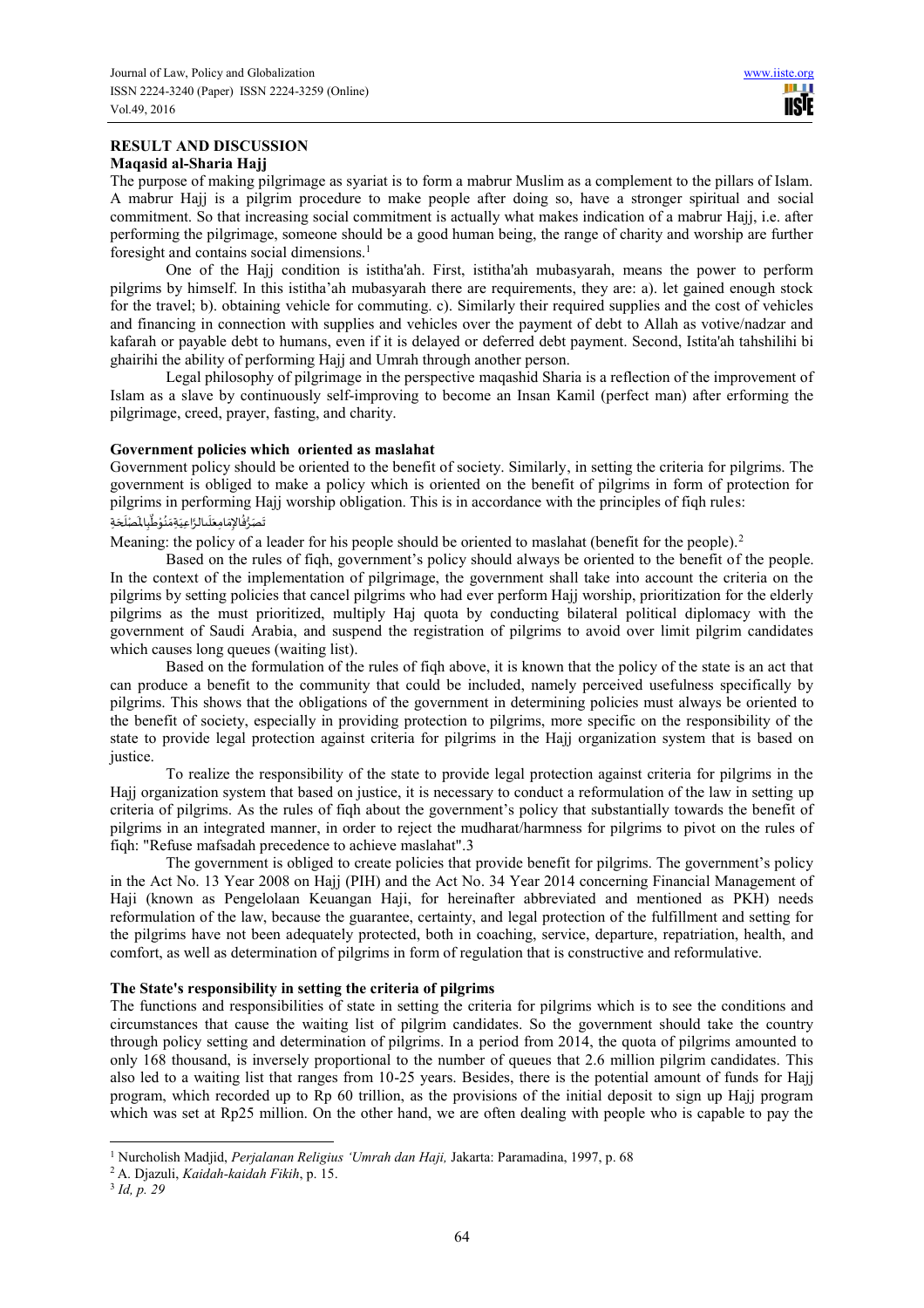initial cost to join the hajj program for more than once, even on some television interviews, there was a Jamaat/pilgrim which has performed pilgrimage for almost 10 times.<sup>1</sup>

Functions and responsibilities of the state in the implementation of the pilgrimage is to create a policy on setting up criteria of pilgrims candidates, which is namely by set regulations, such as:

- 1) Pilgrim candidates who has already performed Hajj worship should not be prioriated for the Hajj program, it aims to provide opportunity for other pilgrim candidates who have not perform Hajj worship.
- 2) Establish policies regarding to the age of pilgrim candidates. Elderly people with restrictions on certain criteria must receive priority to perform pilgrimage.
- 3) Stop the registration of pilgrim program for a while. With the aim to avoid the increasingly long waiting list which can create chaos in the implementation of the pilgrimage.
- 4) Conducting bilateral political diplomacy abroad with the government of Saudi Arabia, to add the quota of pilgrims, for pilgrims from Indonesia is the most pilgrims in the world.

# **The function of the government in the implementation of the system and setting up the criteria of Hajj pilgrim**

The fundamental problem of organizing the Hajj is when the organizer has not been optimal in providing best services including provide protection for the pilgrims. One of the contributing factors that often become a topic of public discussion is when the issue of organizing the pilgrimage to the highlight of the authority of the organizers who are still overlap. The overlap of the pilgrimage organizer in this case is the Ministry of Religious Affairs, in fact has some functions of which as the regulator, operator, and evaluator. The implementation, indeed, practices the authority of executive that branch out on the boundaries of publishing arrangements. In addition to the function of regulator, of course there are many more other functions of executive agencies for the Ministry of Religion such as surveillance and empowerment and others, which function should be capable in upholding justice and prosperity, while precisely the opposite happens.

Before find out more about the functions of government, it will be clarified in advance about the function of the state. Goodnow, an American political scientist, defines the function of the country into two basic tasks, ie policy making and executing policy. Policy making is the wisdom of the state at a specific time for the whole community, while executing policy is the wisdom that must be implemented to achieve the policy-making. The next expert who is also concerned about the role and function of the state is Moh. Kusnardi, an expert in constitutional law, declared that a state's function is divided into two parts, namely carrying out policing (law and order) and desiring welfare. That is, the state must carry out policing to prevent clashes in the community in order to achieve common goals and desires the welfare and prosperity of its people.<sup>2</sup>

In addition to the function of the state as the driving wheel empowerment of the people, would technically be supported through the organs of government. The organ of government as executive agencies have a crucial function in realizing the goal of a country.

The theory of the functions of government have a various understanding. Many experts on government seek to explain the function and role of government. One of them is Kaufman,<sup>3</sup> who said that the function of government is to serve and organize society. Then explained further that the mission must place greater emphasis on altruistic, facilitate public affairs and give satisfaction to the public, while the task of organizing is further emphasizes the power of inherent in bureaucratic positions.

In addition, thinking about the functions of government in administrative law as described by John Locke and Montesquieu that talk about the Trias Politica, the functions of the executive power which is presented as Chief of State, Head of Government, Party Chief, Commander in Chief, Chief Diplomat, and Chief Legislation. Another opinion is expressed by Rashid,<sup>4</sup> who describes six general duties of the government, among others, ensuring the country's security from any possible attack from the outside, and make sure to avoid a revolt from within to overthrow a legitimate government through violent means, to maintain order and ensure that the changes, whatever happens in society, can take place peacefully, ensure the application of equal treatment for all citizens, making efforts to improve social welfare, implement economic policies that benefits wider community, and implementing policies to preserve natural resources and the environment. Based on the expert's opinion, the function and role of government is to function as a regulator, dynamisator, allocation, distributor, supervision, and facilitator.

 $\overline{a}$ 

<sup>1</sup> http://lifestyle.kompasiana.com/catatan/2014/09/25/haji-berulang-kurban-dan-ibadah-sosial-681021.html. accessed on February 20, 2015.

 $2$  Id.

<sup>3</sup> Thoha, 1995: Page. 101.

<sup>4</sup> Ryaas Rasyid, 2000: Page. 13.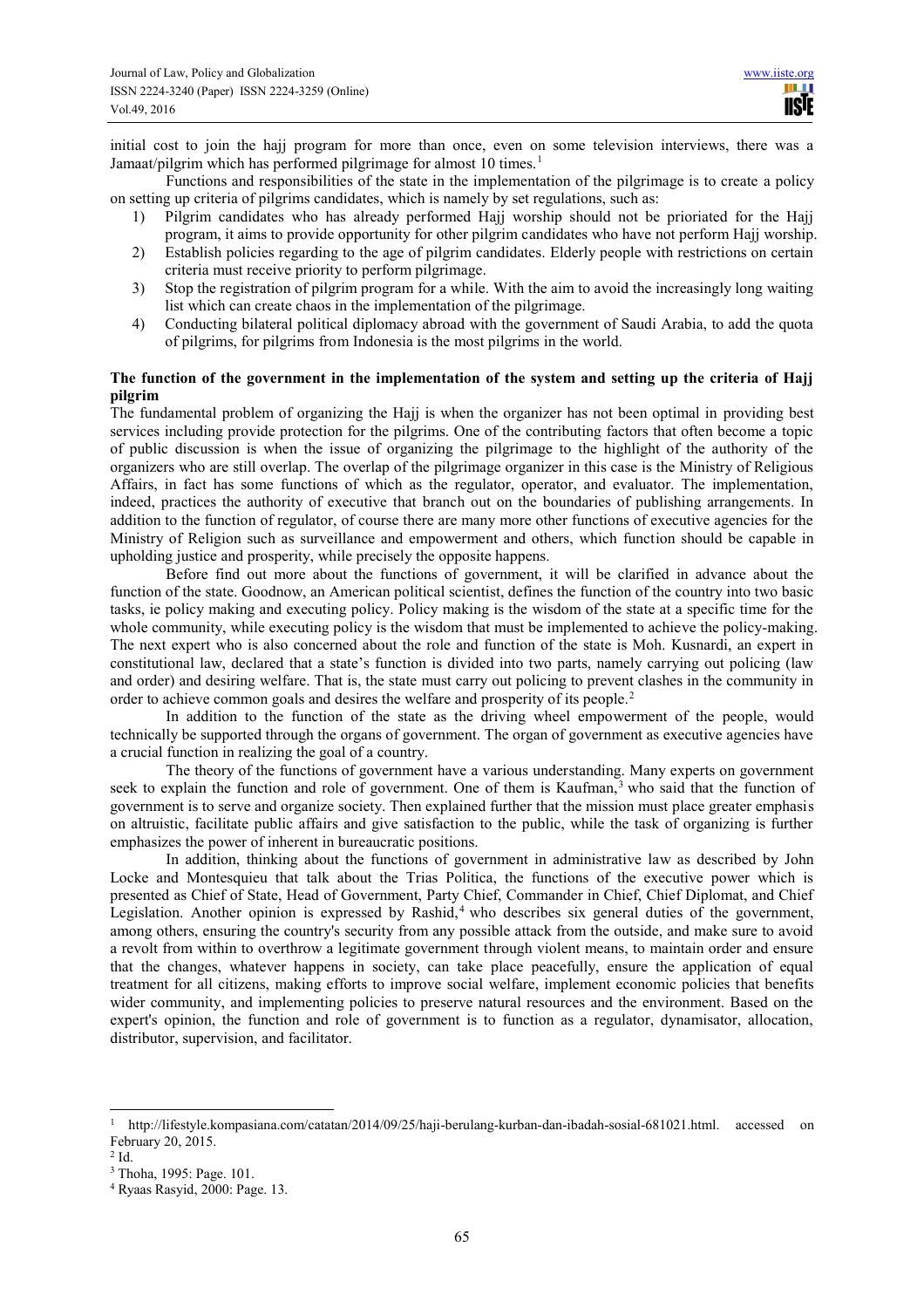# **Regulatory Function**

The regulatory function of central government functions is establish and publish a variety of settings as a derivative of the Act. This function also plays a role in facilitating the region in the field of regulation through effective communication. The government's role as regulator is to set the direction to stabilize the implementation of development (publish regulations in the framework of development effectiveness and orderly administration) .As regulator, the government provides basic reference which further decrypted by the community as an instrument to regulate every activities on the implementation of empowerment in society. the empowerment of the society in economic terms would be associated with a policy that supports the efforts tin the development. As for policies which is directed as the policies in the management, organization, and capitalization are directed to support business activities and granted for the community as APBN (National Fund)/APBD (Regional Fund) and policies in the field of licensing the effort of establishments to simplify the licensing process to become more effective and efficient.

Associated with the Ministry of Religious Affairs' function as regulator, it should make pilgrimage organizer organ merely only provides regulations related to the management of the Hajj worship, not co-hosting either entirely or partially of that implementation. The function of the Ministry of Religious Affairs in the implementation of the pilgrimage is still problematic in the context of this regulator function. This problem in the later stages is turned out to have an impact on poor governance in the organization of the pilgrimage such as the potential for corruption, intransparence, and not professional. Moreover, if related to the functions of the Ministry of Religious Affair which also became the operator in organizing pilgrimage.

In order to realize the good and appropriate way of Hajj administration as to the regulatory function, the Commission recommends to the need for action in revising the Act of the organization of Hajj. Primarily, questioning the need for separation between regulator and operator.

The separation of functions between the regulator and the operator seems to be a necessity in the organization of the pilgrimage to be better. The Ministry of Religion Affairs becomes the regulator and other functions in addition to the function of the operator so there will be no overlapping functions which causes negative impact like what had happened until now. Obviously, only when the operator function is removed from the Ministry of Religious Affairs function, it does not mean the private sector operators are free to occupy the function. The operator function should not be transferred to private sectors, because it has been proven that when the function is delivered precisely the cost and quota of pilgrim are getting out of control and the private sectors tend to charge as they wish with the excuse reason on the quality of service, lodging, and others. Therefore, there is a need for the development of new legal norms in the form of development of Public Service Agency (PSA) that specifically regulate hajj funds and other instruments in organizing the pilgrimage.

#### **Function Of Dynamicator**

Government as the dynamicator is functioning in moving the occuring stagnation when multi-stakeholder participating in the development process (push and keep the dynamics of development in national and regional level). As a dynamicator, the government takes role through the provision of guidance and direction that intensive and effective to the public. Guidance and direction are indispensable in keeping the dynamics. Government through the assistance at specific teams and institutions provides guidance and training to the community.

Related to the role and functions of the Ministry of Religious Affairs in the field of organizing the Hajj, the government should provide awareness of the importance of pilgrimage in Islam in the arrangement as a whole person. Until now, the fame of the pilgrimage was outstanding. That's why the queue is really long, that in Indonesia which majority is moslem, it become incredibly remarkable. As happened in South Kalimantan, for example, the queue is up to 25 years, that the queue length indicates the phenomenon that pilgrimage is a very famous than other pillars of Islam. Therefore, a passion to provide guidance and awareness on the importance of other pillars of Islam and the Hajj itself can be carried out proportionately and not excessive.

#### **Allocation Functions**

The allocation function of the endowment's people functions as a perennial source of income to finance for then allocated to routine expenditure for the facilitation and implementation of the pilgrims. This budget should be directed to reducing unemployment and waste of resources and to improve the efficiency and effectiveness of the economy. The allocation Function of community endowment funding that sourcesd from Hajj funding, it is interesting to be studied further as many people trust that there is a big amount of fund that is not absorbed by the madrassas. Currently utilized the remaining pilgrimage fund in the allocation of development plans such as buildings at the Islamic universities in Indonesia. The allocation of these funds is not a problem, but if it is a source for community endowment to organize the pilgrimage, then it should be prioritized for the implementation of the Hajj in advance which strived, so that the service included also overcome the unresolved problem of long waiting list.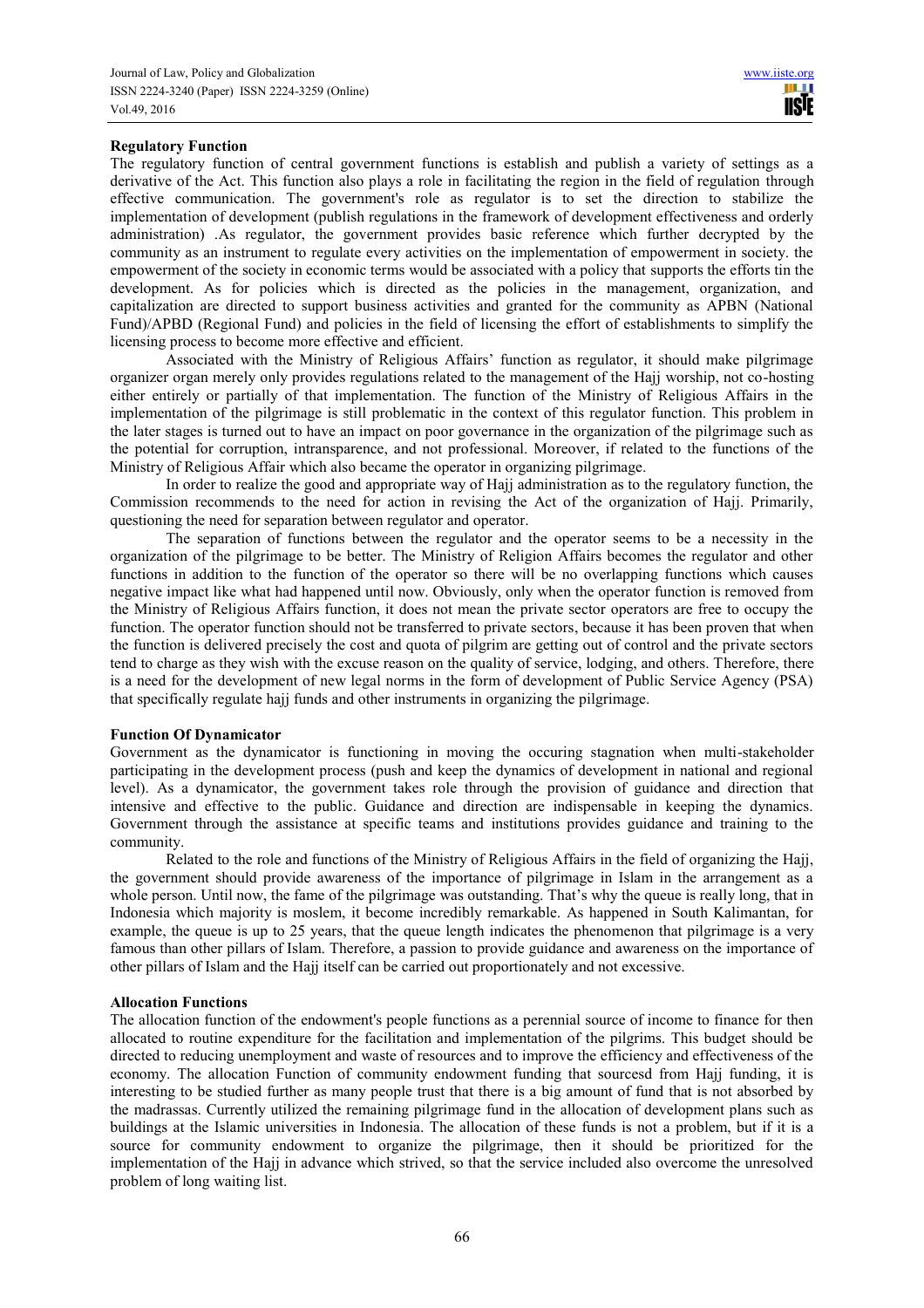# **The Distribution Function**

The distribution function of government is that the responsibility of redistributing income and wealth in society. Only State that can "force" the rich community groups to set aside income by requiring them to pay taxes according to their ability. Dispel the functions of government in a very strong spirit in absolute is required. The function of distribution becomes important when the government has a strong nails and establishes criteria in selecting prospective pilgrims to set loose the long queue. The government is less sensitive in addressing this long queue. Yet, through owned distribution function, the government is quite easy to organize and select based on the selective principle of fairness. For example, prioritize elderly who still physically strong, prioritize those who have never performed Hajj worship, which is able to prioritize both physical and financial.

#### **The Function Of Supervision**

Supervisory function is related to the organization of the Hajj, the government exercised control over the Public Service Agency of Hajj worship organizer. Supervising quota and tariff costs of pilgrimage implementation, both regular program and that Hajj plus program which implemented with special services and also special prices. Supervision system in organizing pilgrimage is of course not only for the Ministry of Religion, but more as an integrated supervision across all sectors, such as the KPK, PPATK, Ministry of Finance, Ministry of Foreign Affairs, and other related parties.

#### **Function Fasilatator**

The function of government as a facilitator is that the role of government who should be able to create a conducive conditions for the implementation in organizing the pilgrimage. As a facilitator, the government sought to create or facilitate an orderly, comfortable, and safe atmosphere, including facilitating the availability of facilities and infrastructure for development.

Six functions of government in the organization of the Hajj systems are of course boils down to one goal, that is mabrur. Mabrur as pilgrim's destination makes the government carries out its 6 respective functions.

#### **Analysis on the legal formulation in setting up an equittable criteria of pilgrim**

The increasing awareness of Hajj and Hajj quota limitation had caused the waiting list to become increasingly longer that ranges from 5-25 years. The organization of pilgrimage in 2015 was prioritized for pilgrim candidates who have never fulfill the pillars of Islam. In addition, the government also prioritizes pilgrims who have qualified healthcare. These restrictions is the impact of Hajj quota cuts that stated by the Government of Saudi Arabia to Indonesia by 20 percent. The policy that eventually leads Indonesia to be able transmit only as much as 168 thousand pilgrims in 2015. Therefore, according to the Minister of Religious Affairs Lukman Hakim Saifuddin, the selection process for pilgrimage will be tightened. "The Implementation of the pilgrimage this year will be prioritized to those who have not performed Hajj worship and meet health requirements." This policy was taken in addition to the reduction of quota haj by the Government of Saudi Arabia, as well as the renovation process of Masjidil Haram which is unfinished yet, and the impact on the lack of capacity. Therefore, , for people who have to perform the pilgrimage, are encouraged to give chances to those who want to set off this year. "this is solely for the sake of fairness".<sup>1</sup>

However, this policy is admittedly not easy to implement. Therefore, the government is now preparing a rule that will be used as a legal protection. In these rules, there will be sanctions to disobedience. In addition, according to the Minister of Religion: "The government will also maximizes the function of Integrated Hajj Computerized System (known as acronamed into Siskohat) in order to list those who have ever perform Hajj worship and those who have not. "This verification is important while pending the legal protection".

Strict requirements for people who have performed pilgrimage and come again for pilgrimage is considered very necessary in order to register queues of pilgrims on the wane. Therefore, the high interest of people who want to make a list of Hajj queue is also higher, and not comparable with the available limited quota of pilgrim.

# **Philosophical Ground**

 $\overline{a}$ 

The implementation of pilgrimage should be implemented in a great shade goal, that is to make real the Muslimmuslimat Mabrur. However, if we see the fact on the organization of pilgrimage that is, of course, all hopes and prayers to realize the main purpose of Hajj, which is the mabrur pilgrim is still difficult to grasp and far from these ideals. The existence of injustice in the mechanisms of implementation of Hajj organization is also marked when the State has not been able to ensure the optimization of the organization of pilgrimage. It is of course contrary to the principle of "ma la yatimmul wajib illa bihi fahuwa wajibun", i.e. something that is obligatory, then the means (wasilah) towards which the obligation is also to be taken in the best way. As the rules of

<sup>&</sup>lt;sup>1</sup> http://www.harnas.co/2015/01/21/syarat-haji-diperketat. Accessed on August 11, 2015.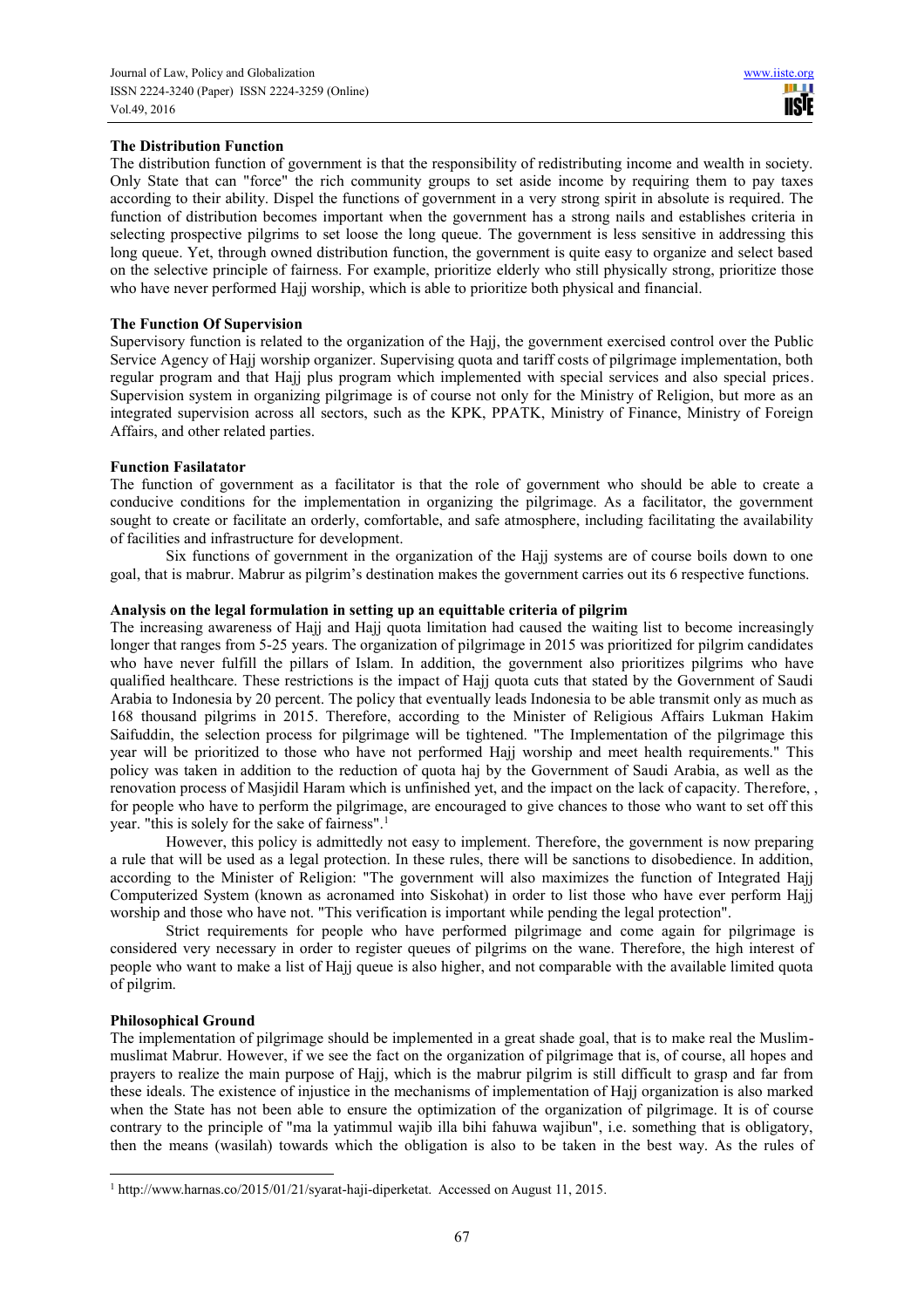#### jurisprudence:

Meaning: "Something is imperfect in the implementation of obligation, except in the presence of all things, it is something that is obligatory anyway."<sup>1</sup>

The purpose of the rules above is related to the state's responsibility in the organization of Hajj worship pilgrimage that the implementation will not be perfect in the execution except by their deeds or other things, the implementation of such actions must also be implemented. In this case the act is legal protection for pilgrims in the Hajj worship.

Based on the rules of Jurisprudence above, carrying legal protection against pilgrims in the implementation of the pilgrimage is an obligation, with the state that carries out the legal protection for pilgrims. For essentially, hajj worship is a duty for Muslim who is capable to perform, once for a lifetime, then the means on the embodiment of the implementation and management, and the best service for pilgrims, which mus not be improvised, are also obligatory to be taken.

Viewed from a philosophical perspective, the religious teachings are expressly guaranted and protected by state as reflected in the Preamble to the Constitution of 1945, in the fourth paragraph, in particular the first principle of Pancasila, namely the principle of, "God, The Almighty". Furthermore, in the Preamble of the Constitution of 1945 also clearly recognize that the Unitary Republic of Indonesia is based on the five principles of Pancasila, one of those is the first principle, "God, TheAlmighty". It became the philosophical foundation of the state and the people of Indonesia in organizing the state and based on the analysis of the author that the author has described before, a reformulation of the law in setting up the criteria of pilgrims is obliged to be done by justice and enforced in order to provide legal protection and legal certainty in the setting of equitable implementation of pilgrimage.

#### **Theoretical Basis**

The theoretical problem in organizing Hajj is related to the concept of the authority of the Ministry of Religious Affairs as a regulator and operator, as well as supervisory function. The combination of the three functions and power of the Ministry of Religious Affairs is clearly problematic in terms of the state of Administrative law. During this time, the position of the Ministry of Religion Affairs runs 3 functions both as well as the authority of regulators, operators, and supervisor. Theoretically, the concept of a multi authority is in contrary to the professionalism of the organization of pilgrimage.

Furthermore, the absence of provisions that explicitly about the legal arrangement of waiting listed pilgrim candidates also implies the lack of priority in the draft principles in pilgrimage. Legal logic that was built through the concept of legal protection is forced for the stakeholders to immediately protect all the congregation with how to select and prioritize specific pilgrim candidates to be allowed to depart for the holy land. By realizing the principle of priority paradigm that was built through the concept of legal protection that is not built into the concept of organizing thoughts during this pilgrimage.

To provide a theoretical foundation, the legal organization of Hajj in Indonesia should be emphasized to two directions. In public administration theory, it is needed to settle an institutional separation between pilgrimage regulator, operator, and supervisor. There are some deals in a theoretical context, first is by fully devolve the entire Hajj operators to the private sector to organize the Hajj, or the second is by establishing a State Owned Enterprises (SOEs) in the field of sharia pilgrimage.

Submission to the private sector operator to be pure is potential to the freedom of travel services to determine the limits of tariff and potentially leads to a competition of law. But this view is much better, as long as the supervision system that developed by the regulator is accountable and reliable. In the author's opinion, the Ministry of Religion Affairs seems as not ready, implementing regulatory functions such as BI or the FSA in the banking executive under it's authority. Because of the condition of their legal culture that is not optimal, and is continuously built up in the Ministry of Religion Affairs. Therefore, the bid from the second conceptual organization of pilgrimage is submitted in the form of sharia SOEs that specified to run the organization of pilgrimage.

#### **Juridical Basis**

For the reformulation of law on the setting up of an equitable adjustment of criteria for pilgrims requires legal protection for non-quota and waiting listed pilgrimcandidates in the construction of law that organize the pilgrimage program, exposing their normative-juridical problem in the form of a legal absence (recht leemten). Legal absence on the legal protection for the waiting listed pilgrim candidates occurs when the Act No. 13 of 2008, and the derivation, and also the Government's Regulation No. 79 Year 2012 on the Implementation of Law No. 13 of 2008, do not accommodate and regulate how the form of legal protection for pilgrim candidates is,

 1 A. Djazuli, *Kaidah-Kaidah Fikih: Kaidah-Kaidah Hukum Islam dalam Menyelesaikan Masalah-Masalah yang Praktis,*  Jakarta: Kencana, 2007, p. 95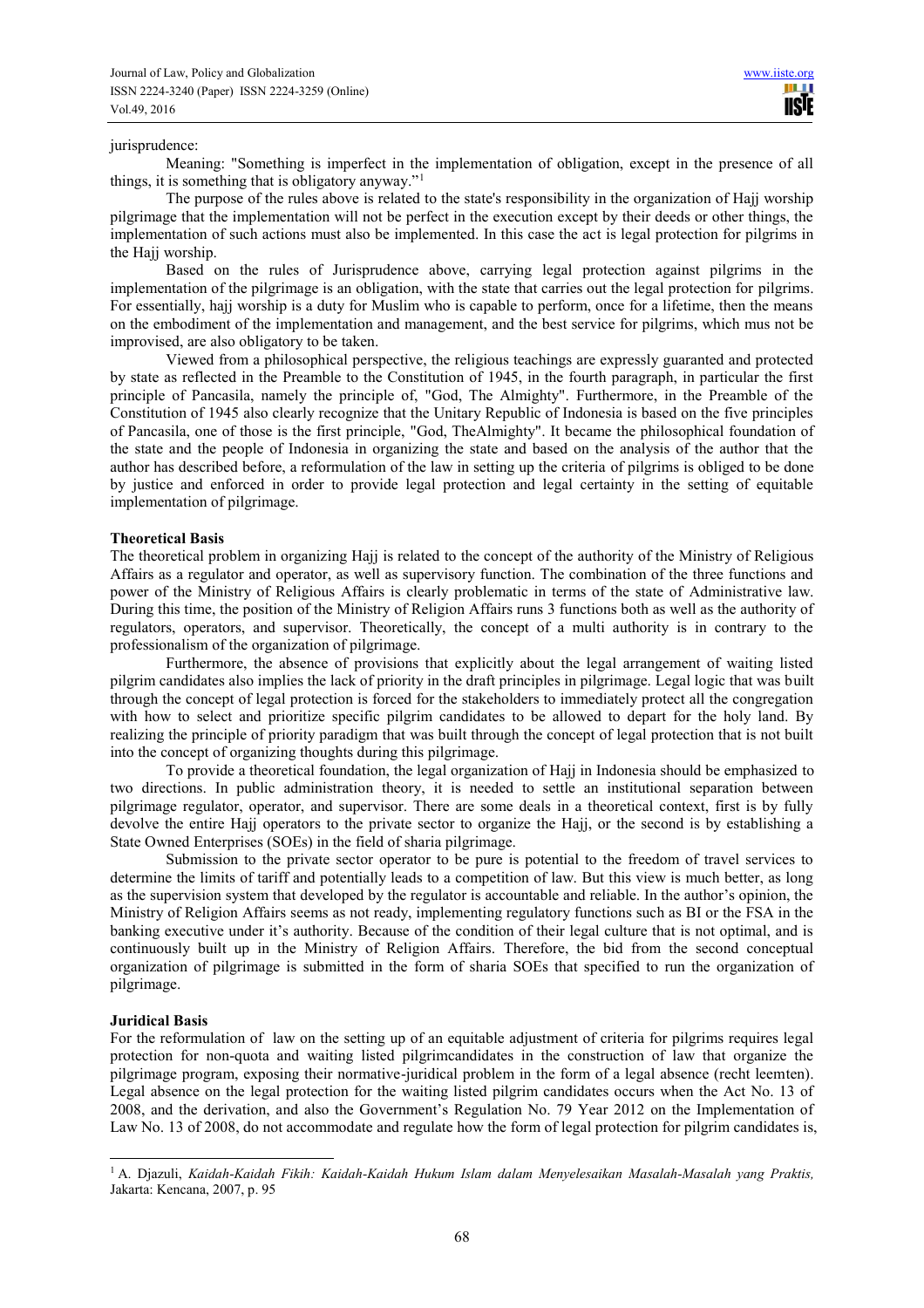**USE** 

the regulation only formulate legal protection which is limited to Article 29, that states:

- 1) The protection for Hajj pilgrims and Hajj officers referred to in Article 6 letter j is in the form of insurance and other necessary protection.
- 2) The cost of insurance and other protection necessary for Hajj pilgrims referred to in paragraph (1) may be charged to the BPIH component.
- 3) The cost of insurance and other protection necessary for hajj officers is charged to the Government.

In addition to in Article 1 paragraph 2 UUPIH, the concept of legal protection in UUPIH that also contained in Article 3 is that Pilgrimage is aimed to provide guidance, hospitality, and protection, as fine as possible, for the Hajj pilgrim, so the pilgrim will be able to perform worship in accordance with the teachings of Islam. Pilgrims as defined in Article 3 UUPIH and Article 1 point 3 UUPIH are Indonesian citizens who are Muslims and have signed up to perform the Hajj worship in accordance with the requirements set. Under Article 1 point 3 above, it is increasingly clear that the pilgrims despite having signed up on the waiting list does not get the same protection, because the notion of pilgrims is limited by certain requirements established by the regulations underlying the regulation of the Ministry of Religion Affairs on the departure of pilgrims. As Minister of Religious Affairs Regulation No. 63 of 2013 on Criteria for departures Hajj 1435 AH / 2013 AD, namely Article 1 as follows:

- a) Pilgrims who have paid off the cost of organizing the Hajj (BPIH) year 1434H / 2013M until the 12th of June, 2013; and
- b) Pilgrims who register earlier in accordance with the serial number of servings to the fulfillment of the specified quota in their respective province or district/city.

Likewise with pilgrims special criteria, as well as the criteria set out above. Determination of criteria as stated in Article 1 PMA No. 63 of 2013 above of course does not reflect their protection and fairness in the administration of pilgrimage in the determination of pilgrims who went to the holy land. Based on that Article, the potential violation of the organization of pilgrimage is very high, as their unscrupulous pilgrims over and over to the Holy Land to annually register with the Ministry of Religion Affairs which will continue to occur, whereas the liabilities of performing Hajj worship only once in a lifetime. This will continue to happen because of the departure of Hajj criteria did not explicitly set how the selection of candidates where the person has been repeatedly performed Hajj worship in the Holy Land.

Legal absence in the regulation of the regulatory implementation of the pilgrimage in order to make the implementation of regulatory norms are not optimal and do not achieve the purpose and nature of the pilgrimage. So that, it needs to be formulated as a new legal norms that regulate the implementation of pilgrimage, moreover, a refuge for non-quota pilgrims. Legal norms that need to be established is to anticipate the waiting list, so that from year to year there will be no buildup of pilgrims that can result in a flood of pilgrims.

Based on the above, the legal absence in the regulation of the protection of pilgrims needed reformulation of the law concerning the establishment of criteria for pilgrims' justice in order to avoid a lengthy waiting list that resulted in a massive, structural, and systematic losses on the implementation of pilgrimage.

#### **Sociological Basis**

 $\overline{a}$ 

Sociologically, the implementation of pilgrimage must be carried out once in a lifetime for the Islamic Ummah. It indicates that the pilgrims who had already performed Hajj worship should provide opportunities for those who have not perform Hajj worship, especially for the elderly since, greater harm to the elderly due to physical and health condition that are not prime.

Looking at the fixed qouta of pilgrims for Indonesia as a whole, the trend will continue in the numbers of pilgrims so that waiting listed pilgrim candidates will further increase. The large number of pilgrims has resulted in an increasingly heavy burden on the state as well as the organization of pilgrimage is an activity that keeps ongoing, routine, technical, and functional, let alone increases the living standards and critical power of society, that will lead to a higher demands on the quality of pilgrimage service.

The enactment of the Act of the Republic of Indonesia No. 13 of 2008 on the organization of Hajj, calls for efforts to improve the management system and the organization of the pilgrimage for the implementation of the pilgrimage run safely, orderly and smoothly to uphold the spirit of fairness, transparency, and public accountability.<sup>1</sup>

An optimally improved performance at all in the service unit of the Ministry of Religion Affairs on the human resources, facilities, and infrastructure, even to the working system, is absolutely necessary. This is simply an effort to improve the quality of the pilgrimage in order to create good govermance.

Weak surveillance system in the organization of pilgrimage also increases the complexity of the problem. These phenomena have implications in term of sociological condition, which led to the vulnerability of

<sup>&</sup>lt;sup>1</sup> Act on Hajj worship in the perspective of Public Service, article: htttp;//internusanet.com/http;/internusanet.com/archives/1099, accessed on July 11, 2013.